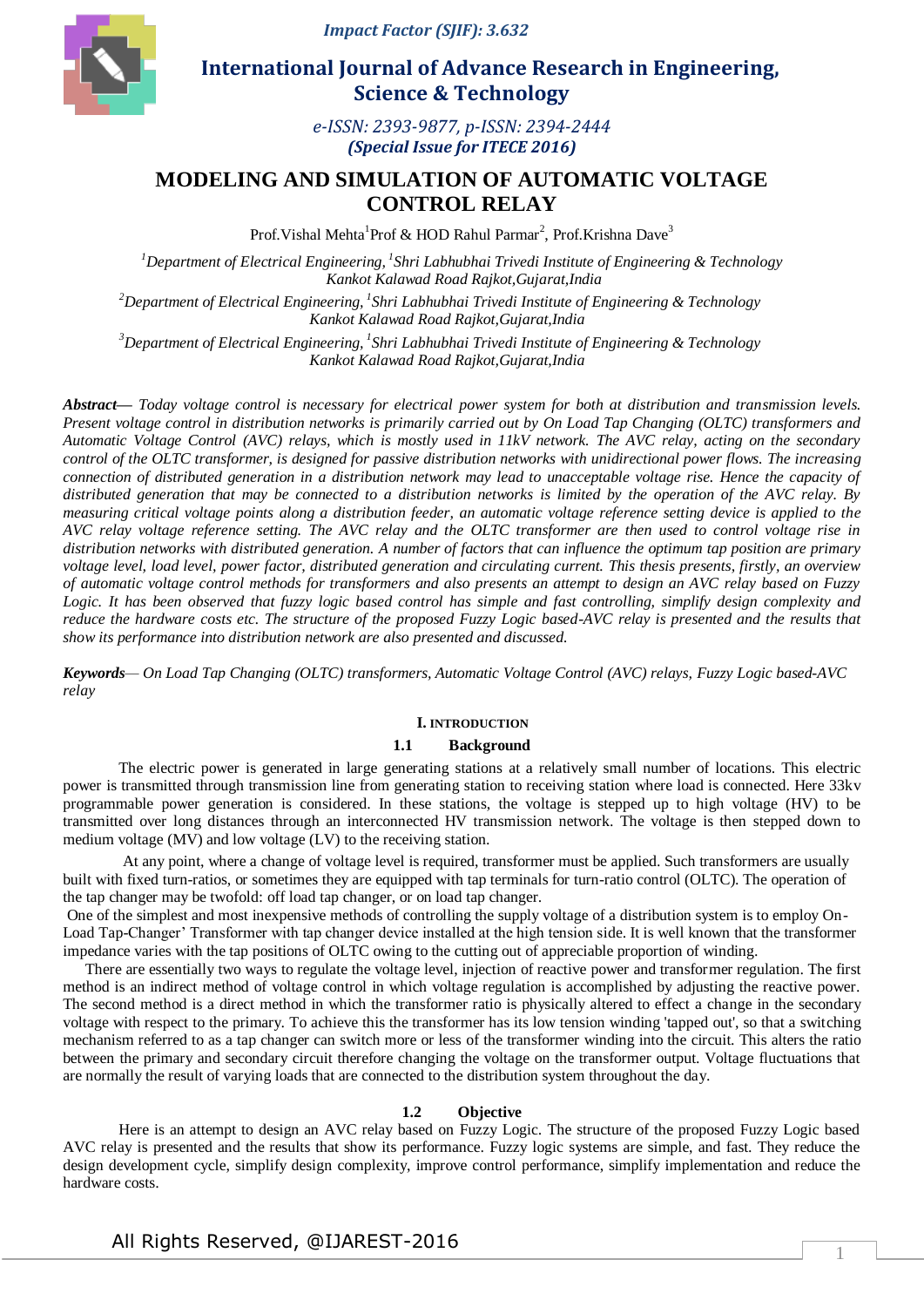

**2. Principle of Automatic Voltage Control Relay**



Fuzzy logic controller takes the input from measuring element. It takes active power and from that it generates load voltage by using **if-then rule** and that output is compared with reference voltage and it will generate error. In consideration of the complexity of voltage and reactive power control, fuzzy logic control theory is considered to apply in the control. Fuzzy control is a new control method based on fuzzy mathematics, which qualifies the variable through fuzzy set theory, expresses people's experience in fuzzy conditional statement and generates control strategy using fuzzy reasoning.

#### **3. METHODS FOR AUTOMATIC VOLTAGE CONTROL RELAY**

When automatic load-tap-changing transformers operating in parallel are located remotely from each other, interconnecting control wires are impractical and a modification of the line-drop compensator setting is necessary to obtain satisfactory operation. This type of control is sometimes referred to as the "reduced" or "reversed" reactance method. This method serves to distinguish between circulating current and load current and does this by virtue of a difference in power factor between these currents. A compensator which employs normal resistance and reverse reactance results in a characteristic such that high power-factor currents cause the transformer to increase the voltage and low power-factor currents cause it to decrease. In general, the impedance loop comprising the parallel circuits has a very low ratio of resistance to reactance, and hence the circulating-current power factor usually will be appreciably lower than full-load power factor. Thus, it is possible to set compensators so that load currents will cause a boosting operation and circulating currents will cause a slight bucking operation of transformers with no intervening impedance.

These are the two methods from which can control the AVC Relay.

- **1.** Negative Reactance Compensation
- **2.** Line drop compensation

**3.1. Circulating Currents**

$$
I = \frac{E_1 - E_2}{Z_1 + Z_2}
$$

Where  $I =$  circulating current in secondary winding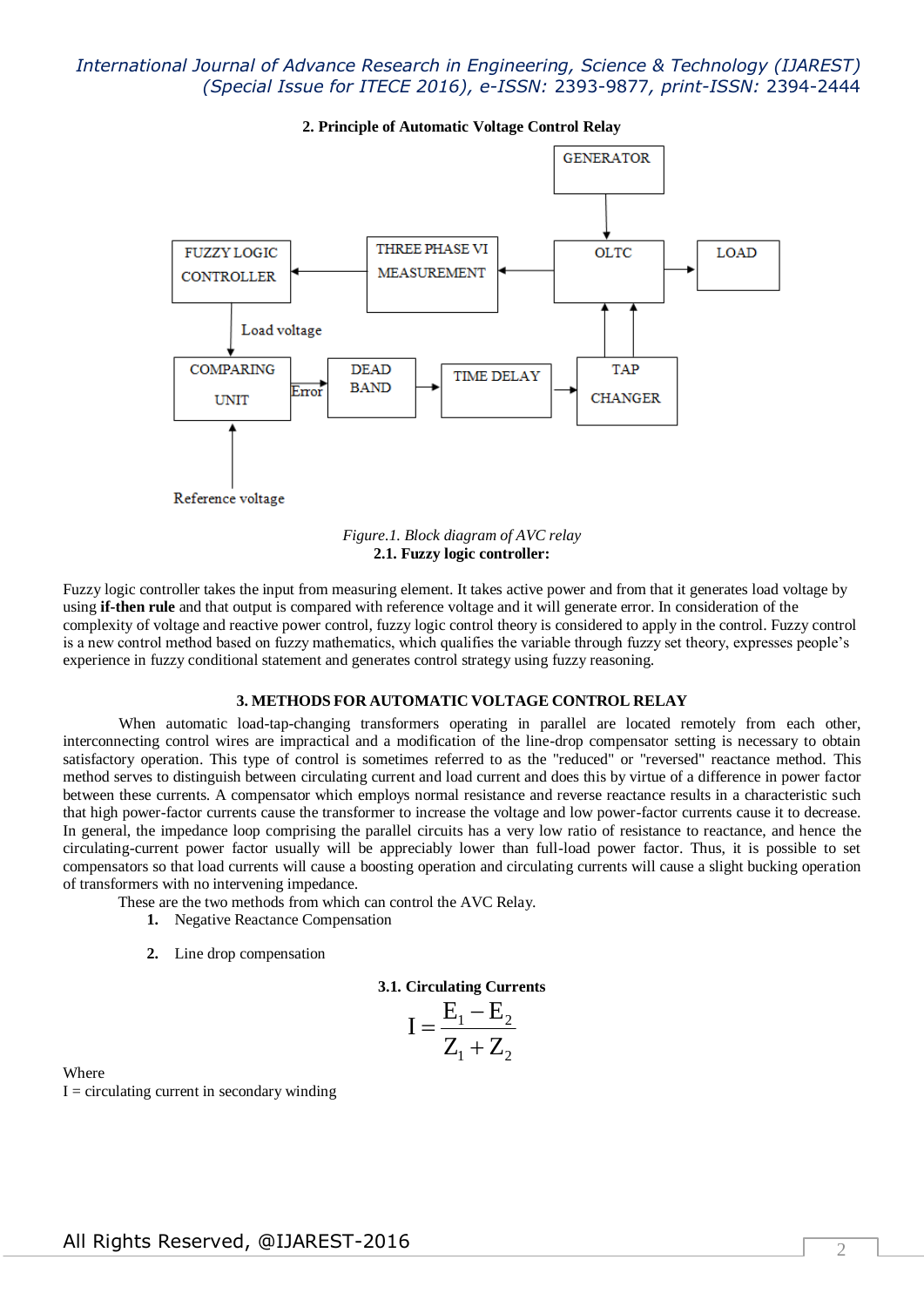- $E_1$  = open-circuit no-load voltage of transformer no. 1
- $E_2$  = open-circuit no-load voltage of transformer no. 2

 $Z_1$  = sum of line impedance and transformer impedance of transformer no. 1

 $Z_2$  = sum of line impedance and transformer impedance of transformer no. 2.

 $Z_1$  and  $Z_2$  are measured between the points in the lines where the transformers are connected in parallel.

#### **3.2. Negative-Reactance Compounding Arrangement**

### **Phasor Diagram:**

The current and voltage relations of the circuits of Fig. 3.1 are shown by the phasor diagram of Fig..2.

- **V**= voltage at load center
- **E** =voltage equal to no-load voltage maintained by voltage control relay
- **V1**=voltage at transformer terminals

**RL**= line resistance from each transformer to the load center

**XL**=line reactance from each transformer to the load center

**RC**=compensator resistance; this resistance has a negative sign

 $Xc$  = compensator reactance (reversed); this reactance has a positive sign

 $\mathbf{R}$  = effective resistance =  $R_L+R_C$ 

 $X$  = effective reactance =  $Xc+X_L\theta$  = power-factor angle

**p**= cos θ



*Figure.2. complete circuit of reverse reactance compensation control*.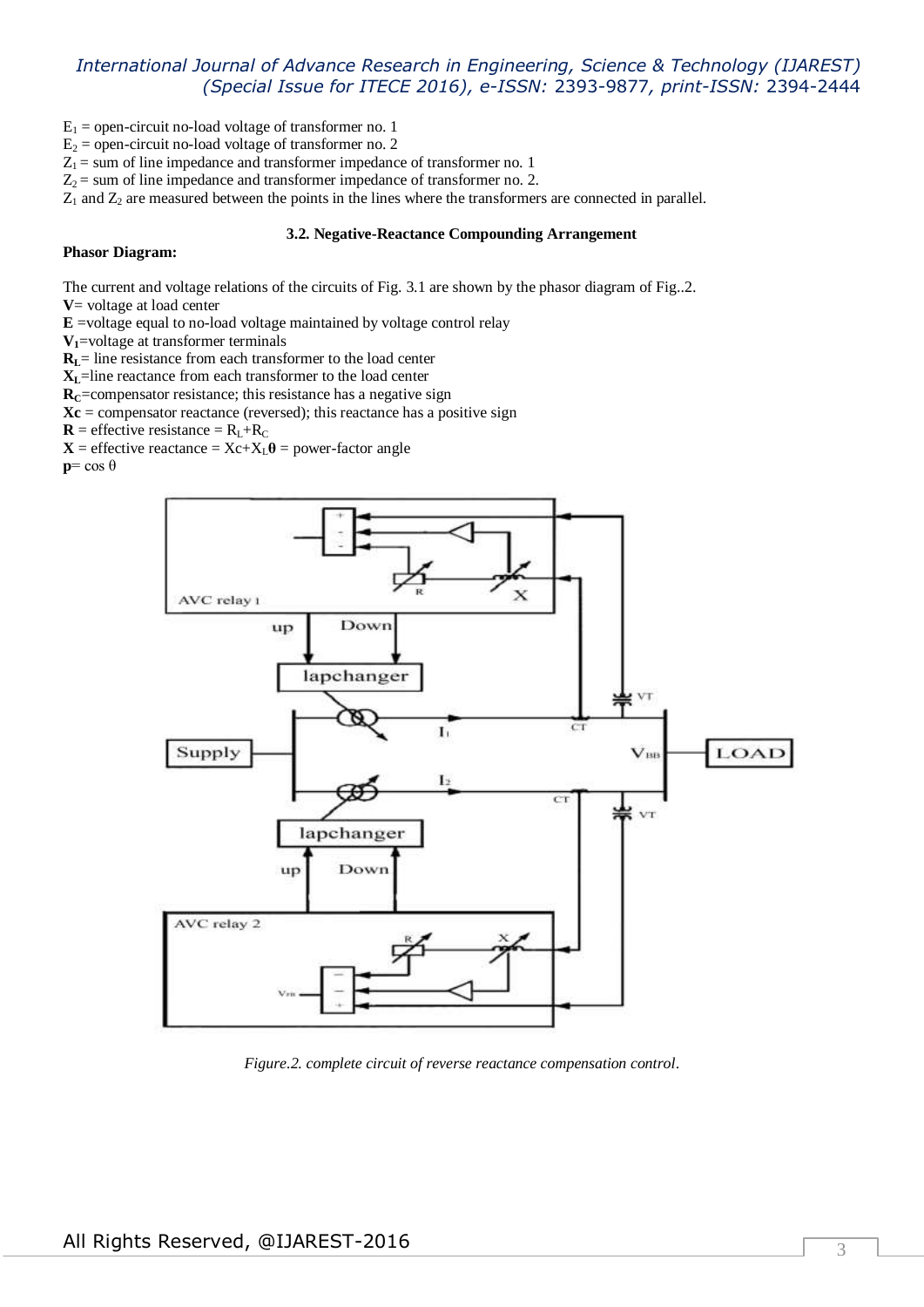

*Figure.3. Phasor diagram of Negative-Reactance compensation*

#### **Equations:**

Equations giving the relationship between E and V may be developed from the phasor diagram of Fig. 3.2 as follows: Assuming V as the reference phasor for the horizontal axis

$$
E = (V + IRp + IXq) + j(IXp - IRq)
$$
\n(3.1)\n
$$
E^2 = (V + IRp + IXq)^2 + (IXp - IRq)^2
$$
\n(3.2)

For taking relation between E and V dividing equation (3.2) both side by  $E^2$ 

$$
\left(\frac{V}{E} + \frac{IRp}{E} + \frac{IXq}{E}\right)^2 + \left(\frac{IXp}{E} - \frac{IRq}{E}\right)^2 = 1
$$
  
Let. 
$$
\frac{IR}{E} = r \qquad \text{And} \qquad \frac{IX}{E} = x
$$

$$
\frac{V}{E} = \sqrt{1 - (yn - ar)^2 - (pr + ar)}
$$

$$
\frac{V}{E} = \sqrt{1 - \left(xp - qr\right)^2 - \left(pr + qx\right)}
$$
\n(3.3)

For some purposes, the equations developed assuming I as the reference phasor for the horizontal axis are more convenient to use as follows: From phasor diagram

$$
V(p + jq) + IR + jIX = E
$$
\n
$$
r = \frac{IR}{T}
$$
\n
$$
x = \frac{IR}{T}
$$
\n(3.4)

After putting

After putting 
$$
I = \frac{E}{E}
$$
 and  $\lambda = \frac{E}{E}$   
\n
$$
\left(\frac{Vp}{E} + r\right)^2 + \left(\frac{Vq}{E} + x\right)^2 = 1
$$
\n(3.5)

From equation (3.5) 
$$
\left(\frac{Vp}{E} + \frac{IR}{E}\right)^2 + \left(\frac{Vq}{E} + \frac{IX}{E}\right)^2 = 1
$$

After solving equation (3.5)

Let Effective resistance from transformer to load = R (3.6) Effective reactances from transformer to load =X

By substituting  $R=ax$  and solving for I

$$
I=\frac{-\left(\frac{V}{E}\right)(ap+q)\pm\sqrt{1+a^2-\left(\frac{V}{E}\right)^2\left(p-aq\right)^2}}{\left(\frac{x}{E}\right)(1+a^2)}
$$

For zero power-factor current: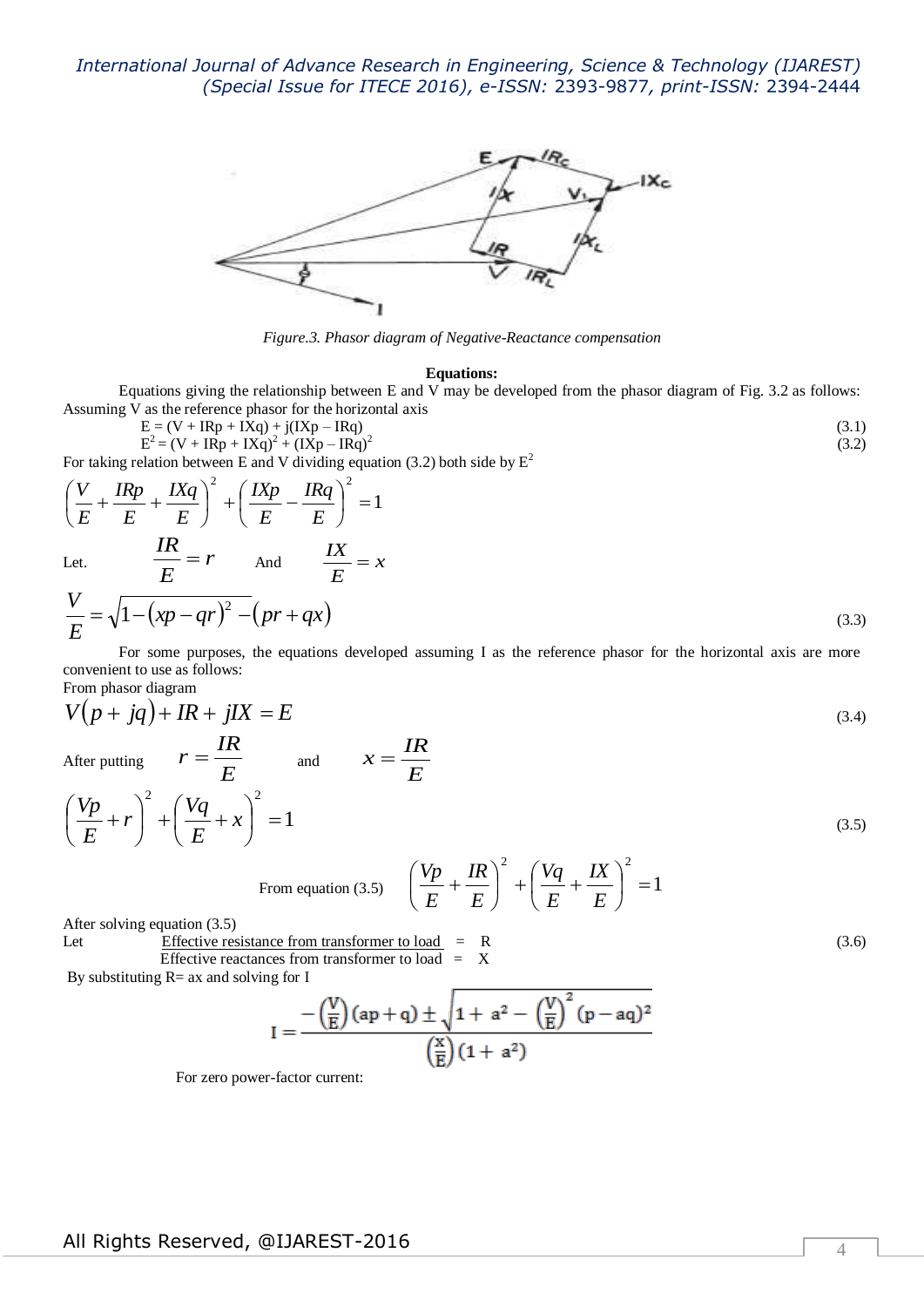$$
I C 0 = \frac{-\frac{V}{E} \pm \sqrt{1 + a^2 - \left(\frac{V}{E}\right)^2 a^2}}{\frac{x}{E} (1 + a^2)}
$$

These equations may be used to calculate the circuit performance for any given application.

### **3.2.Determination of Circulating Current**

The magnitude of circulating current through parallel-connected transformers is proportional to the difference in the no-load output voltages divided by the total impedance of the loop through which the current flows. For example, for two units in parallel, the circulating current is

$$
Ic = \left(\frac{E_A - E_B}{Z_{loop}}\right) \tag{3.7}
$$

Where  $E_A$  and  $E_B$  are the no-load transformer voltages.

The phase angle ( $\theta$ ) of the circulating current with reference to the transformer no-load voltages is determined by  $R_{loop}$ and  $X_{loop}$  are the total resistance and reactance respectively around the loop.

A positive sign is used for the values of both  $\cos \theta$  and  $\sin \theta$ .

The approximate value of current through each of the two transformers may be determined from the following: **For unit A:**

$$
I_{\text{Total}} = \sqrt{(I_L \cos \alpha + I_C \cos \theta)^2 + (I_L \sin \alpha + I_C \sin \theta)^2}
$$
(3.8)

$$
I_{\text{Total}} = \sqrt{(I_L \cos \alpha - I_C \cos \theta)^2 + (I_L \sin \alpha - I_C \sin \theta)^2}
$$
(3.9)

Where I<sub>L</sub> = load current, I<sub>C</sub> = circulating current,  $\alpha$  = load-current phase angle, and  $\theta$  = circulating-current phase angle.

#### **3.3. Hold Voltage (No Circulating Current):**

In the power circuit (see Fig 3)



*Figure 3. parallel connection of two transformers*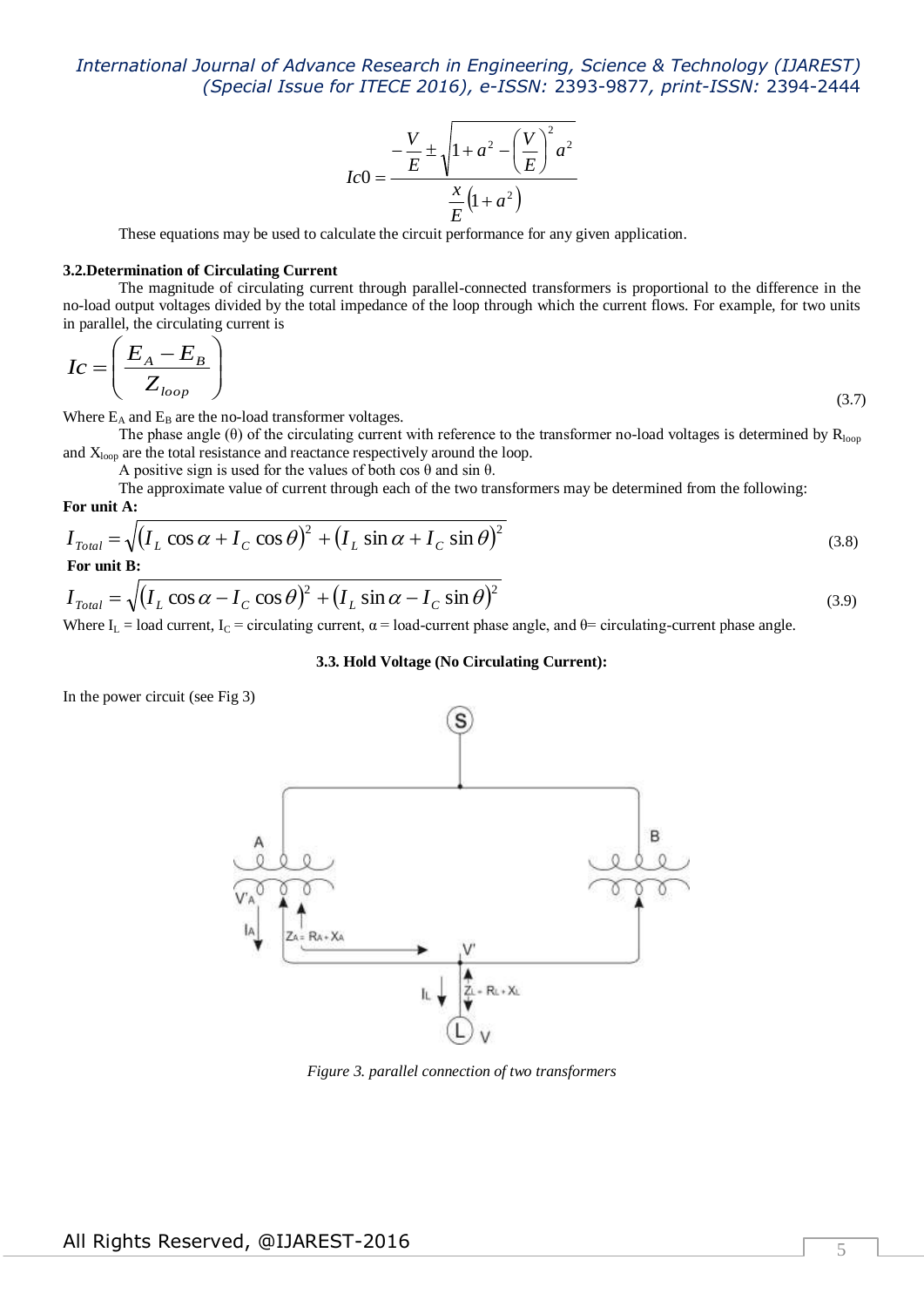| $V_A' = V + I_A Z_A + I_L Z_L$                                                                                                                   | (3.10) |
|--------------------------------------------------------------------------------------------------------------------------------------------------|--------|
| $I_I = NI_A$                                                                                                                                     | (3.11) |
| $V_A = V + I_A (Z_A + NZ_L)$                                                                                                                     | (3.12) |
| Assume $V_A$ is in phase with V.                                                                                                                 |        |
| Then,                                                                                                                                            |        |
| $V_A = V + I_A (R_A + NR_L)$ Cos $\alpha + I_A (X_A + NX_L)$ Sin $\alpha$                                                                        | (3.13) |
| In the line-drop compensator circuit,                                                                                                            |        |
| $V_A' = VR_A+I_AR_C+I_AX_C$                                                                                                                      | (3.14) |
| Assume $V_A$ is in phase with $VR_A$ , then                                                                                                      |        |
| $V_A' = VR_A + I_AR_C \text{Cos } \alpha + I_AX_C \text{Sin } \alpha$                                                                            | (3.15) |
| Equating equations $(3.15)$ and $(3.12)$                                                                                                         |        |
| $VR_A + I_A R_C \text{Cos } \alpha + I_A X_C \text{Sin } \alpha = V + I_A (R_A + NR_I) \text{Cos } \alpha + I_A (X_A + NX_I) \text{Sin } \alpha$ | (3.16) |
| To hold correct voltage                                                                                                                          |        |
| $V = VR_{A}$                                                                                                                                     | (3.17) |
| From above equations and basic relationships                                                                                                     |        |
| $I_A (R_A + NR_L - R_C)$ Cos $\alpha + I_A (X_A + NX_L - X_C)$ sin $\alpha = 0$                                                                  | (3.18) |
| R Cos $\alpha$ + X sin $\alpha$ = 0                                                                                                              | (3.19) |

### **3.3.2 To Detect Circulating Current:**

| First assume zero circulating current and let $V' =$ voltage at the paralleling point, then           |        |
|-------------------------------------------------------------------------------------------------------|--------|
| $V' = I_A Z_{C(A)} - I_A Z_A + V R_A$                                                                 | (3.20) |
| $V' = I_B Z_{C(B)} - I_B Z_B + V R_B$                                                                 | (3.21) |
| $VR_A$ - $VR_B$ = $I_C(Z_B - Z_{C(B)})$ + $I_C(Z_A - Z_{C(A)})$                                       | (3.22) |
| To detect circulating current $I_C V R_A - V R_B$ must equal or exceed the bandwidth BW in magnitude. |        |
| $BW = I_C (Z_B - Z_{C(B)}) + I_C (Z_A - Z_{C(A)})$                                                    | (3.23) |

$$
BW = I_C \Big(Z_A - Z_{C(A)} \Bigg( 1 + \frac{I_A}{I_B} \Bigg)
$$

From definition of symbol N

$$
N = \frac{I_A - I_B}{I_A} \quad \text{or} \quad \frac{1}{1 + \frac{I_A}{I_B}} = \frac{N - 1}{N} \tag{3.24}
$$

$$
BW\frac{N-1}{N} = I_C(X_A - X_C)\sin\theta + I_C(R_A - R_C)\cos\theta
$$

Solve equations (3.25) and (3.21) for Rc and Xc

$$
Rc = R_A - \left[\frac{BW \frac{N-1}{N} + I_c N(R_L \cot \alpha + X_l) \sin \theta}{I_c (\cos \theta - \cot \alpha \sin \theta)}\right]
$$

(3.25)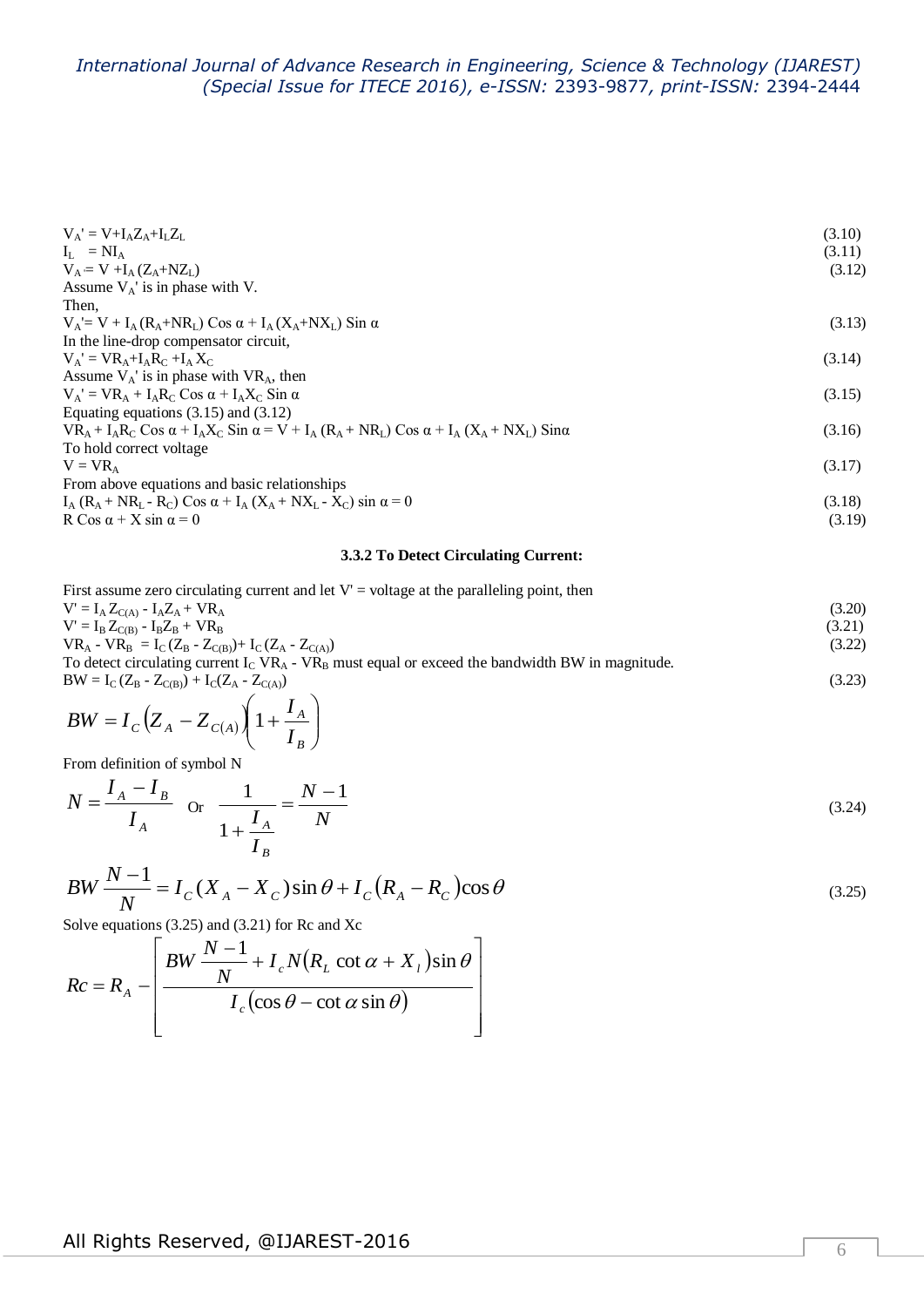$$
Xc = X_A - \left[ \frac{BW \frac{N-1}{N} + I_c N (R_L + X_L \tan \alpha) \cos \theta}{I_c (\sin \theta - \tan \alpha \cos \theta)} \right]
$$

#### **3.4. Load Voltage Variation:**

It is determined the voltage V for any load-current power factor.

$$
V = -I_A R \cos \alpha - I_A X \sin \alpha + \sqrt{1 - (I_A X \cos \alpha - I_A R \sin \alpha)^2}
$$
\n(3.26)

If the voltage is being calculated for full load,  $I_A = 1.0$  on a per-unit basis, the equation then reduces to

$$
V = -R\cos\alpha - X\sin\alpha + \sqrt{1 - (X\cos\alpha - R\sin\alpha)^2}
$$

R and X are the total effective resistance and reactance respectively as shown by  $R = R_+ + NR_+ - R_C$ 

$$
\mathbf{K} = \mathbf{K}_{\mathbf{A}} + \mathbf{N} \mathbf{K}_{\mathbf{L}} - \mathbf{K}_{\mathbf{C}}
$$

 $X = X_A + N X_L - X_C$ 

 $\alpha$  is the power-factor angle of the load.

There are a few advantages using Fuzzy logic controller in Power System



*Figure 4 .Structure of fuzzy logic controller*

**a)** Fuzzy logic is based on natural language and is conceptually easy to understand.

**b)** Fuzzy logic is tolerant of imprecise data and can handle ambiguity.

**c)** Fuzzy logic can be built on top of the experience of experts or can be implemented with other techniques.

**d)** Fuzzy logic can resolve conflicting objectives.

**e)** Fuzzy logic is flexible and is relatively easy to implement.

A FLC is a kind of a state variable controller governed by a family of rules and a fuzzy inference mechanism. The FLC algorithm can be implemented using heuristic strategies, defined by linguistically described statements. The fuzzy logic control algorithm reflects the mechanism of control implemented by people, without using any formalized knowledge about the controlled object in the form of mathematical models, and without an analytical description of the control algorithm. The main FLC processes are fuzzification, rules definition, inference mechanism and defuzzification. Fuzzification is the process of transferring the crisp input variables to corresponding fuzzy variables.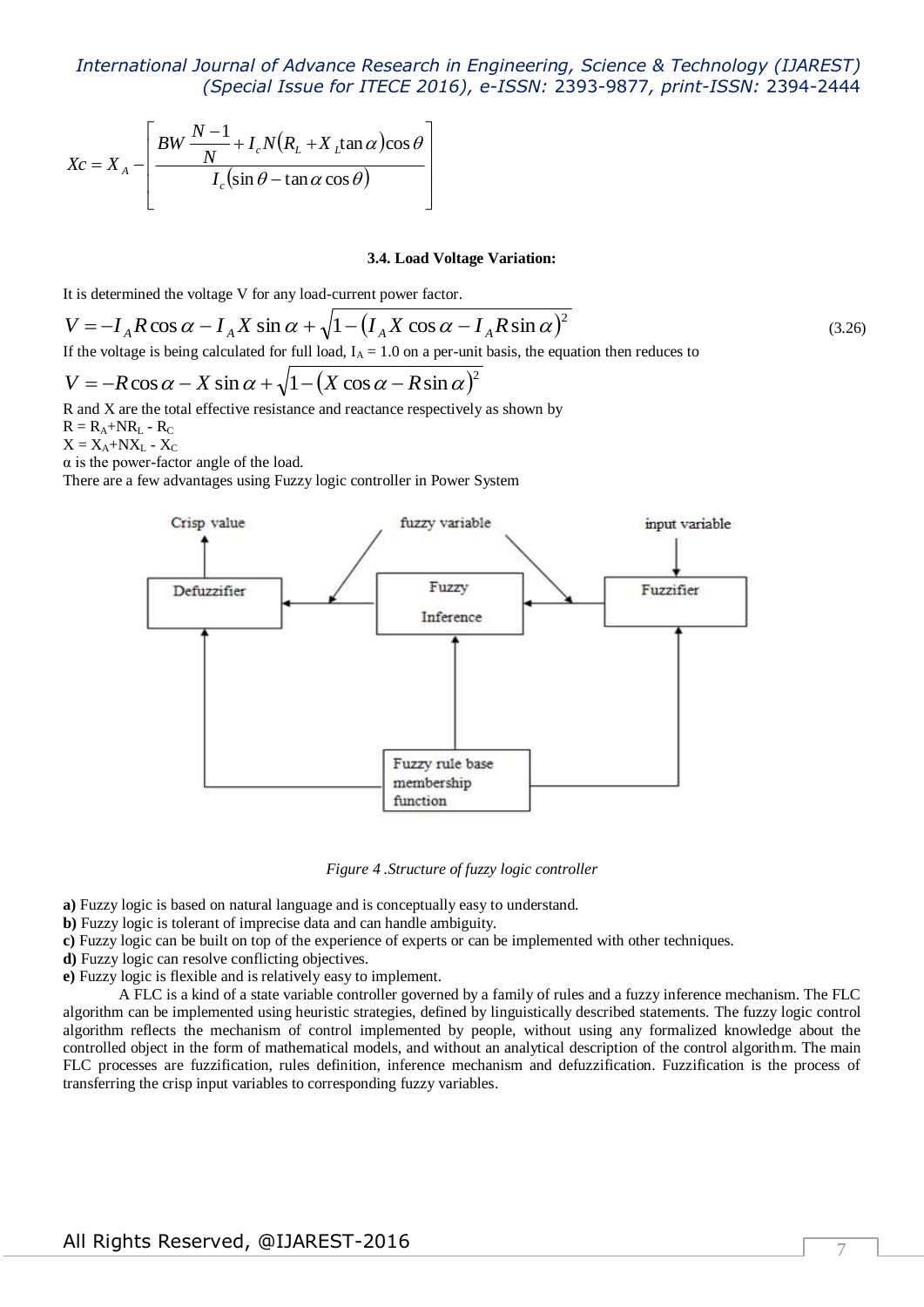### **3.5. Fuzzy Logic controller**

MATLAB's Fuzzy Logic Toolbox and Simpower system are used to simulate and design the Fuzzy logic based automatic voltage control relay.

Figure 5. Shows the schematic diagram of fuzzy logic based AVC relay. This relay consist 4-input and 1-output, which is low voltage side of OLTC transformer voltage (V), Phase angle of the current through the OLTC transformer.



*Figure.5. voltage at secondary side of OLTC transformer*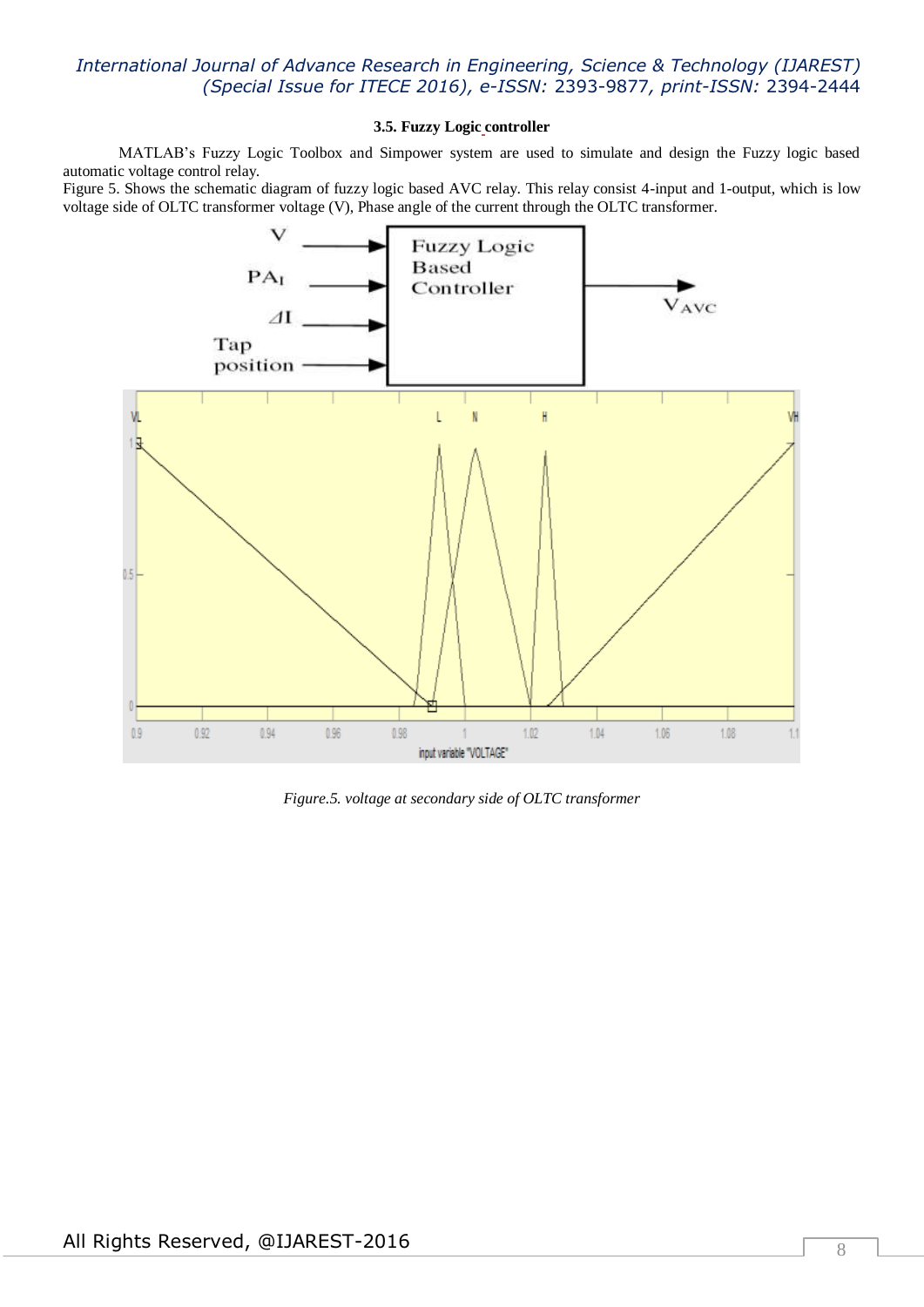

*Figure.6. power angle of OLTC transformer*

#### **4. Simulation Diagram of Parallel Condition**

Figure.6. shows the simulation diagram of 33/11KV distribution network. Here 33KV programmable voltage source is taken and 100 MVA RL series branch is connected. Two OLTC Regulating transformers are connected in parallel between Bus B1 and Bus B2. At the second end of Bus B2 three types of systems are connected namely system 1 which contains distribution generation, system 2 contains the load at different feeder and system 3 contains variable load.

Here all measurements are taken in the measurement block shown in fig 5.1. Here all the parameters of load are explaining in further systems.



 Figure.7. Simulation Diagram of parallel transformer Figure.7.1. simulation diagram of system 1